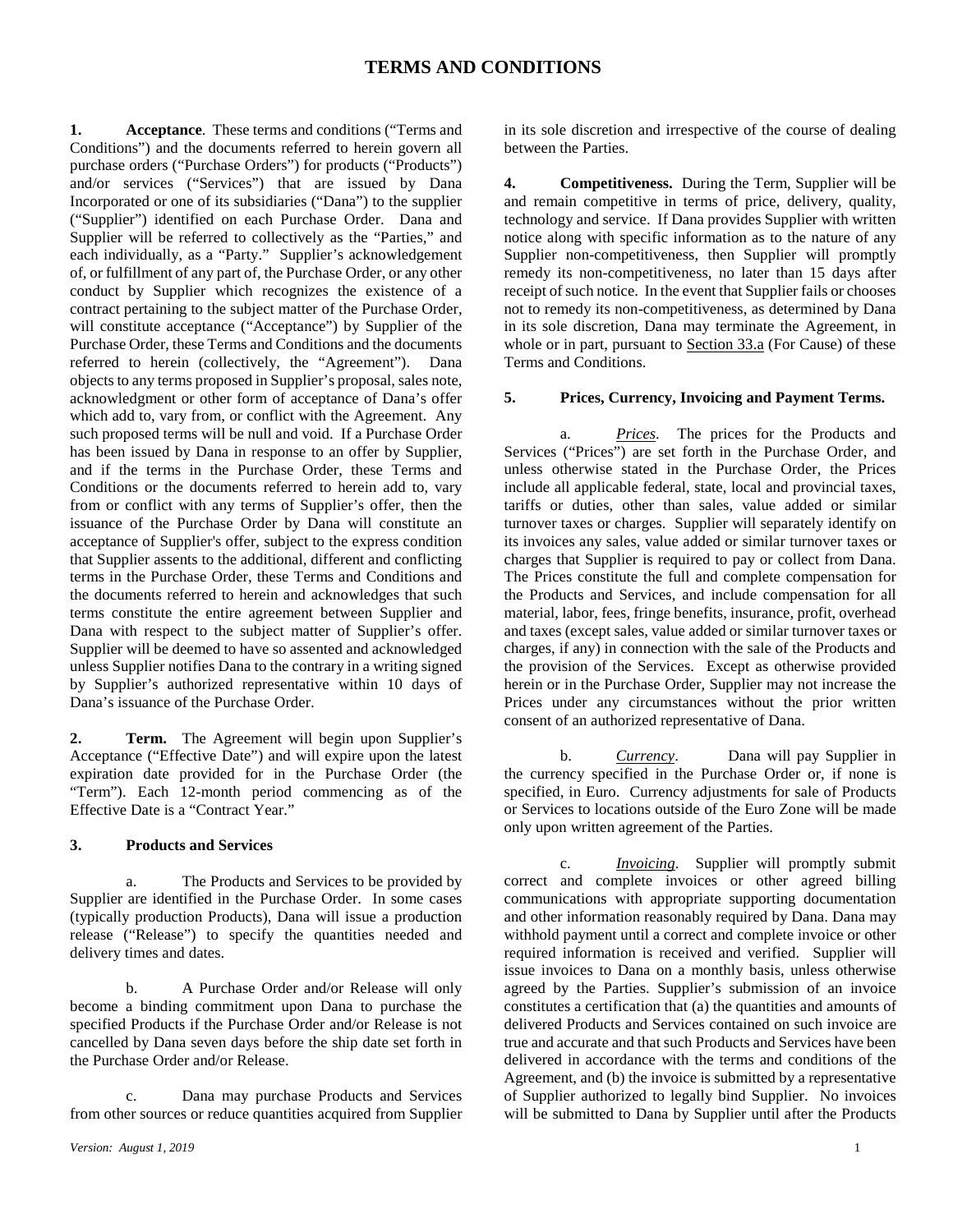and Services that are the subject of such invoice have been provided to Dana. However, any Products or Services that are expressly stated in the Agreement as prepaid or paid in advance will be excluded from the foregoing limitation to the extent, but only to the extent, expressly set forth in the Agreement.

d. *Payment Terms*. Unless expressed otherwise on the face of the Purchase Order, Dana will pay, via electronic transfer of funds, all undisputed and properly documented invoices on Dana's next regularly scheduled payment date that occurs 30 days following date of invoice, but not earlier than 30 days from delivery of Products or Services. If Dana is legally required to pay in a shorter time period, then Dana will pay all undisputed and properly documented invoices within the maximum period of time allowed by law. Payment will not constitute acceptance of any defective or Non-Conforming Products. All amounts due to Supplier will be considered net of any indebtedness of Supplier and its affiliates to Dana. Dana will have the right to setoff against or recoup from any amounts due to Supplier and its affiliates under the Agreement or any other transactions between Dana and Supplier and its affiliates.

**6. Packing and Shipment.** Supplier will, without any extra charges for handling, packing or delivery, properly pack and ship the Products in strict conformity with any instructions that Dana may provide. If Dana has not provided packing or shipping instructions, Supplier will pack and ship Products in accordance with industry best practices. Supplier will furnish all shipping documents required by Dana, and plainly mark Dana's name and the identity of the delivery destination on all packages and associated documents. If Dana's count or weight differs from Supplier's count or weight, Dana's count or weight will be considered conclusive. If Supplier is required to use returnable packaging provided by Dana, Supplier will be responsible for cleaning and returning the returnable packaging. If returnable packaging is not available, Supplier may use expendable packaging and Dana will reimburse Supplier for the reasonable costs of such expendable packaging.

#### **7. Specifications, Changes and Process Improvements.**

a. *Production Specifications*. Supplier will manufacture all Products in strict conformance with the terms of the Agreement, including any specifications provided by Dana or its customers.

b. *Changes*. Dana may at any time make changes to Product drawings, specifications, materials, quality requirements, time or method of delivery or shipment, packaging, testing, quantity and related items by written notice to Supplier. Any request or claim by Supplier for a Price adjustment as a result of such changes must be asserted in writing within 10 days from the date of receipt by Supplier of Dana's notification of any change. If Dana determines that an adjustment is appropriate, the Parties will negotiate in good

faith an equitable adjustment to the Prices (increase or decrease), a change in shipping or delivery terms, or other appropriate adjustment. All engineering, manufacturing or process changes and improvements, whether initiated by Dana or by Supplier, must be processed in accordance with Dana's product change request process as set forth in Dana's Supplier Quality Manual, which is available a[t www.dana.com](http://www.dana.com/) under the "Suppliers" link or other locations Dana may designate ("Supplier Quality Manual"). The Supplier Quality Manual is incorporated in these Terms and Conditions by this reference.

c. *Supplier-Initiated Process Improvements*. Supplier will not make any improvements in the design, process, quality requirements, packaging and/or shipping of a Product without the prior written consent of Dana. In the event Supplier makes a Dana-approved improvement in the design, process, quality requirements, packaging and/or shipping of a Product, the result of which reduces the delivered cost of the Product to Dana, the savings (net of any reasonable costs incurred by Supplier or Dana to accommodate such change) will be shared equally between the Parties.

d. *Dana-Initiated Process Improvements*. In the event Dana initiates an improvement in the design, process, quality requirements, packaging and/or shipping of a Product (including any changes to the Supplier Quality Manual or Dana's inspection standards), the result of which reduces the delivered cost of the Product to Dana, the savings (net of any reasonable costs incurred by Supplier or Dana to accommodate such change) will be enjoyed exclusively by Dana.

#### **8. Delivery, Title, Risk of Loss, and Logistics.**

a. *Delivery, Title and Risk of Loss.* All deliveries of Products and Services must be made in accordance with the delivery schedule in the Purchase Order or as otherwise directed by Dana. Supplier will deliver all Products in the quantities and at the time and place specified in the Purchase Order or Release. Quantity and time are of the essence in making all deliveries of Products and Services to Dana. All Products will be priced and delivered FCA Supplier's facility (Incoterms 2010), unless otherwise agreed in writing by the Parties. Title for the Products will pass to Dana upon receipt of the Products by Dana at its receiving location. If the importation of the Products results in the assessment of a countervailing duty on Dana as the importer, Supplier will reimburse such countervailing duty to Dana, provided such reimbursement is permitted under applicable Law.

b. *Delivery Delays*. If Supplier fails to meet the delivery schedule in the applicable Purchase Order or Release and such delay is not excused pursuant to these Terms and Conditions, then Dana may procure replacement products and services from an alternate source, and Supplier will be liable for payment for such replacement products and services from the alternate source. Dana will continue to pay Supplier the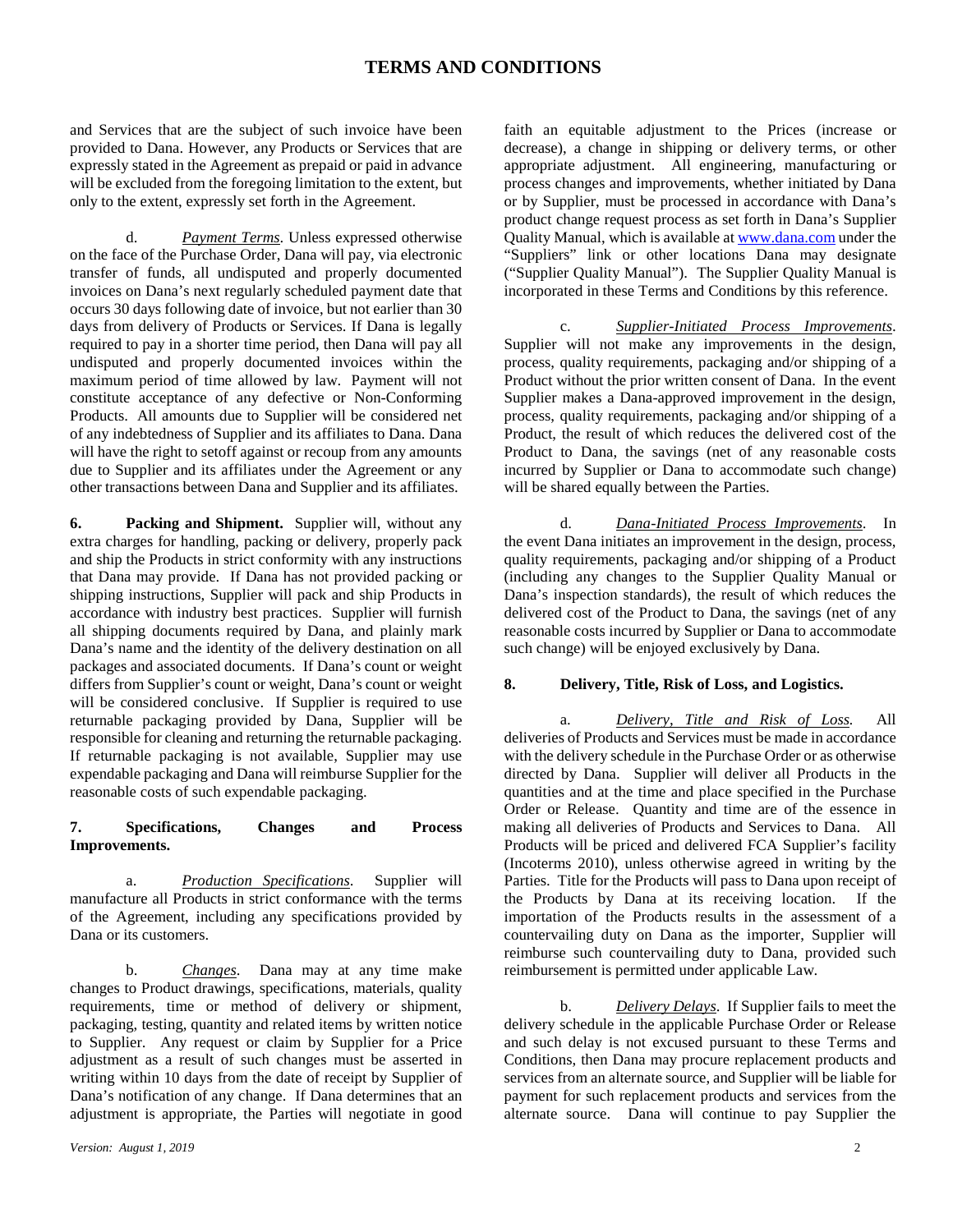applicable Prices for the Products being replaced by the replacement products and services.

c. *Logistics*. Unless otherwise agreed by the Parties, Dana will be responsible for selecting the method of transportation and the carrier to be used by Supplier and will negotiate the freight rates and other terms and conditions with the carrier. Unless otherwise agreed by the Parties, Dana will be responsible for all payments to the carrier selected by Dana. Notwithstanding the foregoing, if the acts or omissions of Supplier (or any individual or entity acting under the direction or control of Supplier) result or are likely to result in a failure by Supplier to meet the delivery schedule, Supplier will select a premium freight option and ship the affected Products to Dana as quickly as possible, all at Supplier's sole expense.

d. *Changes in Landed Costs*. If during the Term, Dana experiences a material increase in its landed costs for the Products, such as increases in import duties or carrier rates, Dana may provide Supplier with written notice of such event and request a renegotiation of the Prices for the applicable Products. Upon such request, the Parties will renegotiate the Prices related to the applicable Products in good faith. In the event the Parties fail to mutually agree to renegotiated Prices within 30 days of Dana's notice, Dana may terminate the Agreement, in whole or in part, pursuant to Section 33.a (For Cause) of these Terms and Conditions.

### **9. Supplier Managed Inventory.**

a. If requested by Dana, Supplier will develop and initiate, subject to Dana's review and approval, a plan for establishing and maintaining a supplier managed inventory program including the use of Kan Ban just-in-time production techniques where components and sub-assemblies are produced based upon notification by Dana.

b. Supplier covenants that it will not sell, assemble or manufacture or contract to sell, assemble, or manufacture any products, including the Products, to other parties in quantities and/or on a production schedule that could impair or impede Supplier's ability to meet its obligations to Dana under the Agreement. Supplier undertakes to maintain an inventory of raw materials, or to obtain raw materials from its suppliers, in such quantities as are necessary to meet its obligations to Dana under the Agreement. If Supplier (a) is unable to obtain sufficient quantities of raw materials to deliver the products it is obligated to deliver to all of its customers, including the Products, or (b) is prevented from fulfilling its obligations to deliver and sell Products under the Agreement (such as in the event of an Excusable Delay), Supplier will give first priority in the allocation of available supplies of raw materials and its finished products to fulfilling its obligations to Dana under the Agreement. Supplier represents that it has not entered into, and covenants that it will not enter into, any

contract or other arrangement with any customer that is inconsistent with the covenants set forth in this Section 9.b.

**10. Supplier Facilities.** Supplier will produce, distribute and/or supply the Products only at Supplier's facilities identified in the Purchase Order, or if none are specified, then only at Supplier's facilities in existence as of the Effective Date (the "Supplying Facilities"). Supplier may not change the Supplying Facilities used for the production of the Products or change any process used in the production of the Products without Dana's advance written consent.

**11. Trade Credits, Country of Origin.** Transferrable credits or benefits associated with the Products purchased under the Agreement, including trade credits, export credits, customs drawbacks, rights to the refund of duties, tax and fee rebates and the like (collectively, "Trade Credits") relating to the Agreement will belong to Dana, unless prohibited by applicable Law. Supplier will provide Dana with all information and records relating to the Products and any other information or cooperation necessary for Dana to (1) receive the Trade Credits, (2) fulfill any customs obligations, origin marking or labeling requirements, and certification or local content reporting requirements, (3) claim preferential duty treatment under applicable trade preference regimes, (4) participate in any duty deferral or free trade zone programs of the country of import, and (5) establish the country of origin and value of the Products, including affidavits of manufacture and, if applicable, NAFTA certificates of origin.

#### **12. Export Licenses, Security.**

a. *Licenses.* Supplier will obtain all export licenses and authorizations and pay all export taxes, tariffs, duties, and fees associated with the manufacturing and provision of the Products and Services, unless otherwise agreed in writing, in which case Supplier will provide all information and records necessary to enable Dana to obtain such export licenses or authorizations.

b. *Security*. If Supplier is shipping Products into a country from a location outside of such country, then Supplier accepts responsibility for, and will implement security measures, to ensure the safe and secure transportation of goods throughout the supply chain, and will adhere to all applicable security requirements (including factory and shipping container security) required under applicable law.

**13. Labor Contracts.** Supplier will notify Dana of the expiration date for any current labor contract of Supplier, or that of its subcontractors, that has not been extended or replaced at least six months before the expiration of such contract. Dana may thereafter direct Supplier in writing to manufacture and supply additional inventory of Products, specifying the quantities of Products required and any packaging and storage requirements. Supplier will use commercially reasonable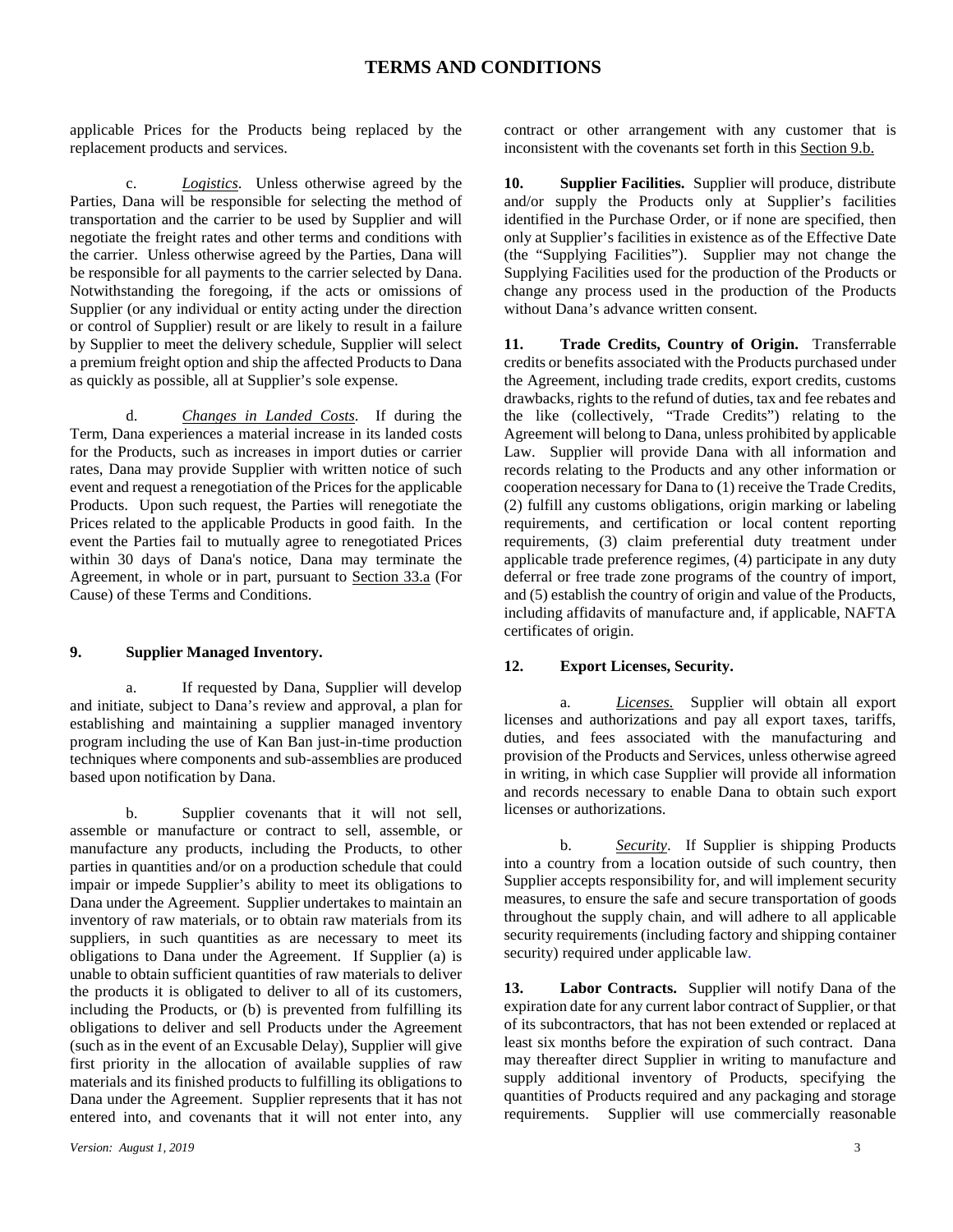efforts to comply with Dana's written directions prior to expiration of the current labor contract and until the current labor contract has been extended or a new contract completed. Supplier is responsible for carrying costs and any additional costs of manufacture. For the purposes of clarity, neither the expiration of any labor contract nor the occurrence of any labor dispute, strike, walk-out or similar occurrence will relieve Supplier of its obligations to perform under the Agreement.

#### **14. Product Inspections**

a. Dana's acceptance of Products will not be deemed evidence that Products conform to such requirements, nor will payment by Dana for Products prior to inspection constitute acceptance thereof, or remove Supplier's responsibility for Non-Conforming Products.

b. Dana may reject any Product that it has determined as a result of a receipt inspection does not conform to the requirements set forth in the Agreement.

#### **15. Product Warranty, Non-Conforming Products and Recall.**

a. *Product Warranties.* Supplier represents, warrants and covenants that for the period specified in the Purchase Order or for a period coterminous with the warranty extended by Dana to Dana's customers, whichever is longer, that all Products furnished to Dana by Supplier under the Agreement will (i) be new; (ii) be delivered with good title, free and clear of any security interest, claim, demand, lien or any other encumbrance; (iii) be free from defects in design (even if the design has been approved by Dana), material and workmanship; (iv) be merchantable and fit for their intended purpose(s); (v) in conformity with all specifications, drawings, samples and performance requirements or other descriptions furnished by Dana or Dana's customer(s); (vi) comply with all applicable Laws, and (vii) not misappropriate any trade secret or infringe, violate, trespass or in any other manner contravene or constitute the unauthorized use of any patent, trademark, copyright or other intellectual property right. In addition to the foregoing representations, warranties and covenants, Supplier will pass through or assign to Dana the rights Supplier obtains from the manufacturers and/or vendors of the Products, raw material or components (including warranty rights), all to the extent that such rights are assignable. These warranties are in addition to any warranties implied or provided for by Law or otherwise made by Supplier and will survive acceptance and payment by Dana.

b. *Non-Conforming Products*. Without limiting Dana's other remedies pursuant to this Agreement or applicable law, if a Product does not conform to the warranties in Section 15.a (each, a "Non-Conforming Product"), then Dana may exercise any of the remedies below with respect to such Product:

ii. Replace Product. Dana may elect to return the Non-Conforming Product to Supplier and have Supplier, at its cost and as directed by Dana, replace the returned Non-Conforming Product with a replacement Product, such replacement Product to be delivered to the Dana in accordance with all instructions provided by Dana in writing.

iii. Remedial Work. If Dana determines that it is necessary to repair a Non-Conforming Product, which will include performing such additional work (including the cost of any materials) as is necessary to make such Non-Conforming Product fully conforming (the "Remedial Work"), then Dana may elect to (a) perform the Remedial Work itself, (b) have a third party perform the Remedial Work or (c) have Supplier perform the Remedial Work. In the case of (a) or (b), the cost of such Remedial Work will be, at Dana's option, offset against the amounts otherwise due Supplier for such Non-Conforming Product or reimbursed separately by Supplier within 30 days of Dana's request. In the case of (c), such Remedial Work will be performed at Supplier's sole cost and expense.

iv. Defend Title; Remove Encumbrances. If a Product has a defective title or is not free and clear of all security interests, claims, demands, liens or any other encumbrances, then Dana may elect to have Supplier, at Supplier's sole cost and expense, defend the title thereto and, if requested in writing by Dana, Supplier will promptly cause any security interest, claim, demand, lien or other encumbrance to be removed by discharging such encumbrance or posting a bond therefor. If Supplier fails to cause any such security interest, claim, demand, lien or other encumbrance to be removed by discharge or posting a bond within two days after Dana requests such removal, then Dana, at Dana's option, may either (a) cause the removal of such security interest, claim, demand, lien or other encumbrance by bonding, in which case Supplier will be liable to Dana for the expenses thereby incurred, including any payments made in discharging the security interest, claim, demand, lien or other encumbrance, or (b) revoke its acceptance of such Product, in which case Supplier will promptly refund any compensation Supplier received from Dana in connection with such Products together with all costs incurred by Dana in connection with such revocation. For the avoidance of doubt, all repaired or replaced Products will be subject to the warranties set forth in Section 15.a.

c. *Recall*. In the event that Dana determines that any Products furnished by Supplier create or contribute to any voluntary or government-mandated recall, service campaign or similar program initiated by Dana, or its customers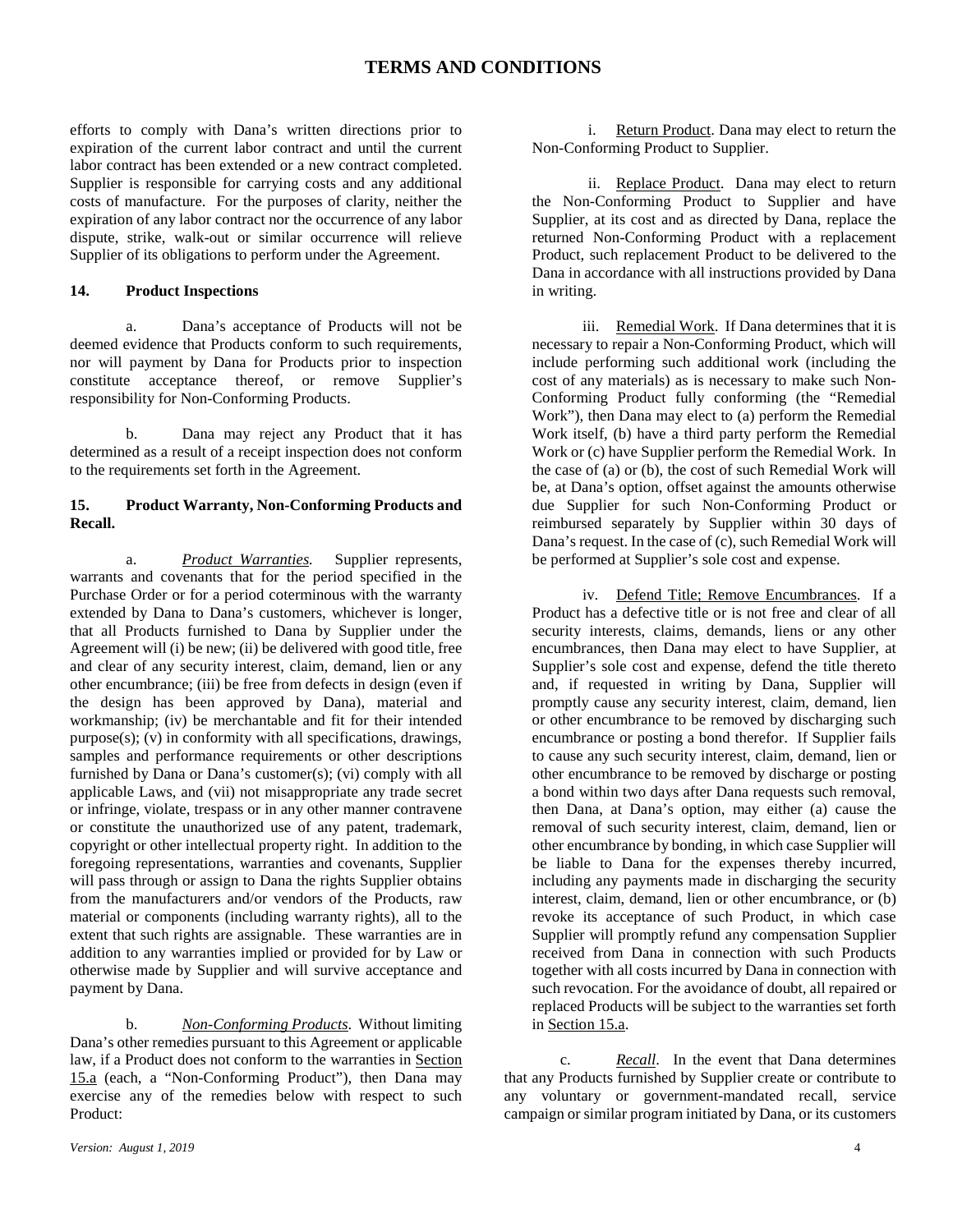("Recall"), Supplier will be responsible for all costs and damages resulting from such Recall, including costs of notification, costs of repair and/or replacement, penalties, fines and buy backs, as well as shipping, labor and administrative costs, based upon Dana's good faith allocation of responsibility for the Recall. This Section will not limit Supplier's responsibility under any other provision of the Agreement.

**16. Rejected Products.** In the event Dana rejects Products pursuant to Sections 14 or 15, Supplier will reduce the quantity of Products under the Purchase Order or Release by the same amount as the quantity of rejected Non-Conforming Products; and, Dana will have no obligation to pay Supplier for such rejected Products. If Dana has already paid for the rejected Products, then Supplier will promptly refund to Dana all amounts paid by Dana for such Products. The Products rejected by Dana will be held by Dana at Supplier's risk. Supplier will be responsible for all costs of return for the rejected Products. Supplier's failure to provide instructions to Dana within 10 days (or such shorter period as may be commercially reasonable under the circumstances) after notice of rejection to Supplier by Dana, will entitle Dana to charge Supplier for storage and handling and to dispose of the applicable rejected Products without liability to Dana.

**17. Services.** Supplier represents and warrants that the Services will: (i) be performed in a good and workmanlike manner and in accordance with best professional standards, (ii) be performed in accordance with all applicable Laws; (iii) be performed by persons who have employment authorization to perform the Services in accordance with applicable immigration laws; (iv) conform to all requirements, as set forth in the Purchase Order; and (v) not misappropriate any trade secret or infringe, violate, trespass or in any other manner contravene or constitute the unauthorized use of any patent, trademark, copyright or other intellectual property right. If Dana determines that Supplier is in breach of its warranty obligations under this Section and it is necessary to re-perform or correct the Services ("Remedial Services"), then Dana may elect to a) perform the Remedial Services itself, b) have a third party perform the Remedial Services, or c) have the Supplier perform the Remedial Services. In the case of (a) or (b), the cost of such Remedial Services will be offset against the amounts otherwise due Supplier for such Services or reimbursed separately by Supplier within thirty days of Dana's request. In the case of (c), such Remedial Services will be performed at Supplier's sole cost and expense.

#### **18. Insurance and Indemnification.**

a. *Insurance*. During the Term, Supplier will maintain, at its own expense, the following insurance coverages with minimum limits as stated:

#### i. Workers Compensation:

(1) Statutory limits, including Employers' Liability limits, of not less than €1,000,000.

(2) For all other employees, employee insurance or benefits that are usual and customary and/or required in the employee's country of employment or domicile, whichever is applicable. Such insurance or benefit may be provided through a non-government sponsored program or social welfare program or private insurance as is usual and customary and/or required in the employee's country of employment or domicile, whichever is applicable.

ii. Commercial General Liability: not less than<br>  $\textcircled{\textbf{s}}$ .000.000 limits (including products/completed limits (including products/completed operations, contractual liability, personal injury, and advertising injury) applying to bodily injury or property damage per occurrence. This coverage will not contain an exclusion for liability arising out of professional services. The coverage will apply on a worldwide basis regardless of where the event that creates the liability occurs or where the suit or claim for the liability is brought. Coverage can be provided under primary and/or excess policies. If such coverage is written on a claims made basis (that is, policies that provide cover for claims made during the term of the policy), the retrospective date must be no later than the Effective Date and such coverage will be maintained for five years after the termination of the Agreement.

iii. Where applicable, Automobile Liability: €5,000,000 limits covering use of owned, non-owned, and hired vehicles applying to bodily injury or property damage per accident wherein such vehicles will be used in connection with the Agreement.

iv. Where applicable, all risk property coverage (including transit/cargo) for property, whether or not owned by Dana, which is being supplied under the Agreement and which is in the care, custody, or control of the Supplier or the Supplier's agents or contractors until such time Dana has possession.

v. Where applicable, Commercial Crime coverage to include property of others.

vi. Any other insurance coverage Dana – in good faith - deems appropriate for the Products or Services under the Agreement.

vii. Umbrella/Excess Liability: €5,000,000 per occurrence applying over the primary commercial general liability, auto liability, or employer's liability coverages.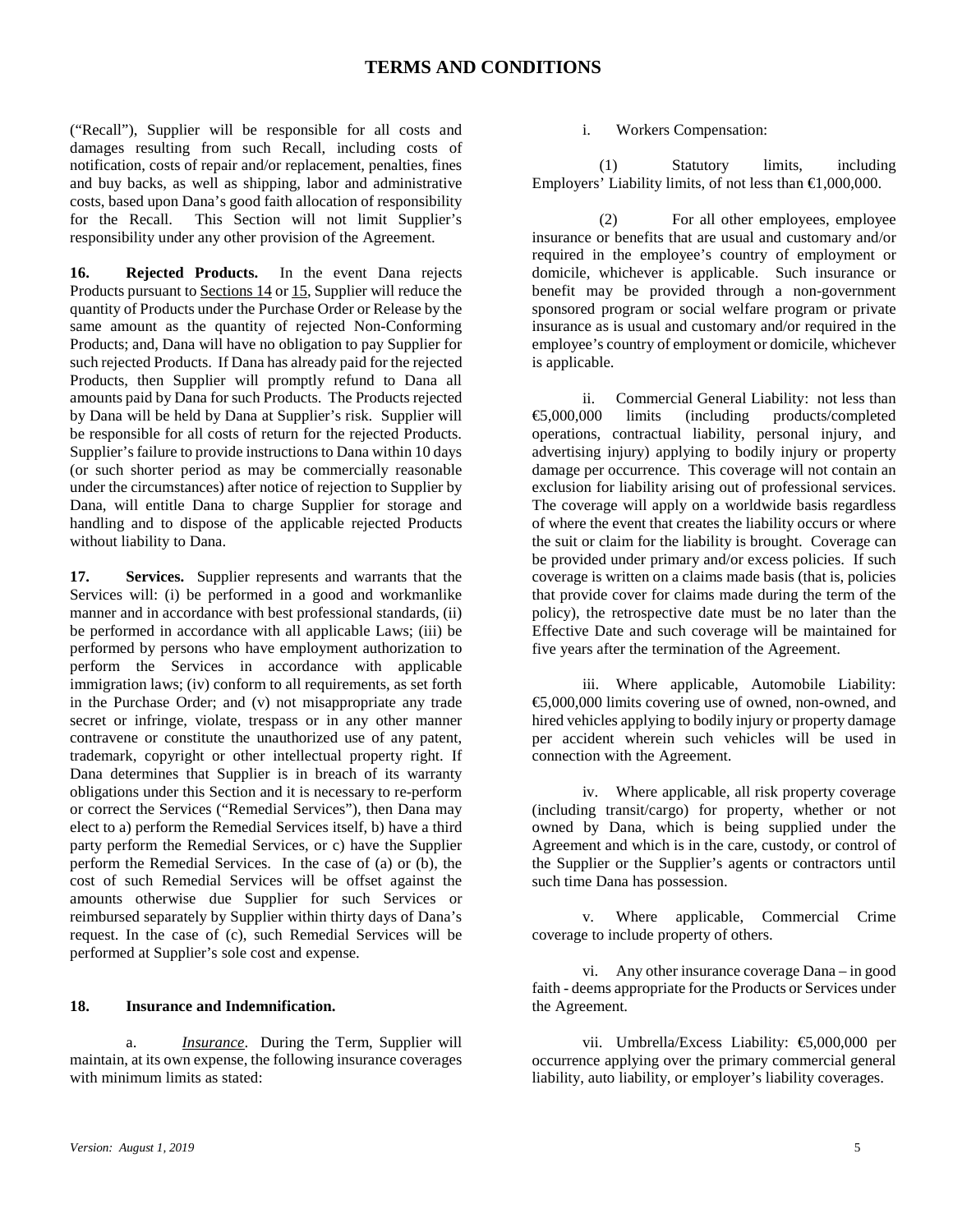Any coverages required under the Agreement will be written or endorsed so that they are primary coverages and not excess or contributory to any coverages maintained by Dana. In addition, the coverages will be written with insurance carriers having a minimum AM Best Rating A-X or equivalent depending on the local insurance practice. As of the Effective Date and upon each subsequent renewal of its insurance coverages, Supplier will furnish Dana with certificates of insurance evidencing the required coverages and stating any deductibles or self-insured retentions. In the event of cancellation or non-renewal of any required insurance coverages, Supplier or its insurer will give Dana 30 days prior written notice of such. Supplier will name Dana as an additional insured on all policies specified above, with the exception of workers' compensation insurance policies.

Supplier's obligations under this Section 18.a will in no way limit or diminish its indemnification obligations or liability for claims covered under the Agreement.

b. *Indemnification by Supplier*. Supplier agrees to defend, indemnify, and hold harmless Dana, its affiliates and customers, and each of their respective current and former directors, employees, subcontractors, successors and assigns (the "Dana Indemnitees") from and against any and all liabilities, damages, fines, penalties, costs, claims, demands and expenses (including reasonable attorneys' fees and experts' fees and expenses) arising out of, incidental to or resulting from Supplier's performance of the Agreement, including:

i. any breach by Supplier of any of its representations, warranties, covenants or obligations set forth in the Agreement;

ii. any negligent, fraudulent or willful act or omission by Supplier or its directors, employees, subcontractors, agents or assigns;

iii. any security interests, claims, demands, liens or any other encumbrances adverse to Dana's or its customer's ownership of the Products, Dana Tooling or other property of Dana;

iv. Supplier's failure to comply with Section 26 (Legal Compliance and Business Conduct);

v. all claims made by employees of Supplier or any of its affiliates or subcontractors; or

vi. all claims for personal injuries, death or damage to tangible or intangible personal or real property, including claims of any employee of Dana (or its subcontractors or customers), to the extent caused by acts or omissions of Supplier or any of its affiliates or subcontractors.

c. *Indemnification Procedures*. The Dana Indemnitee will promptly notify Supplier of any such claim or action with respect to which it seeks indemnity under this Section 18 and will reasonably cooperate with Supplier in the defense of such claim or action, at the Supplier's expense. Supplier will have the right to conduct the defense of any such claim or action and all negotiations for its settlement or compromise, except that the Dana Indemnitee may in its sole discretion participate in the defense of any such claim or action at the Dana Indemnitee's expense. Notwithstanding the foregoing, Supplier may not, without the Dana Indemnitee's prior written consent, settle, compromise or consent to the entry of any judgment in any such commenced or threatened claim or action, unless such settlement, compromise or consent: (i) includes an unconditional release of the relevant indemnified parties from all liability arising out of such commenced or threatened claim or action; and (ii) is solely monetary in nature and does not include a statement as to, or an admission of, fault, culpability or failure to act by or on behalf of any Dana Indemnitee or otherwise adversely affect any Dana Indemnitee.

d. *Election of Remedy*. If any Product or Service provided by Supplier under the Agreement is held to constitute, or in Supplier's reasonable judgment is likely to constitute, the misappropriation of any trade secret or the infringement, violation or trespass of, or in any other manner contravene or constitute the unauthorized use of, any patent, trademark, copyright or other intellectual property right, Supplier will, in addition to its indemnity obligations and without limiting any other remedies available to Dana at law or in equity, at its expense, and after consultation with Dana regarding Dana's preference in such event, either: (a) procure the right for the Dana Indemnitees to continue using such Product or Service; (b) replace such Product or Service with a non-infringing or non-misappropriating equivalent, provided that such replacement does not result in a degradation of the functionality, performance or quality of the Product or Service; (c) modify such Product or Service, or have such Product or Service modified, to make it non-infringing or nonmisappropriating, provided that such modification does not result in a degradation of the functionality, performance or quality of the Product or Service; or (d) create a feasible workaround that would not have any adverse impact on Dana or its customers or result in a degradation of the functionality, performance or quality of the Product or Service.

### **19. Intellectual Property.**

a. *Dana's Intellectual Property***.** The Parties acknowledge that the Agreement does not transfer to Supplier any patent, trade secret, trademark, service mark, copyright, mask work or other intellectual property right (collectively, "Intellectual Property Rights") of Dana or Dana's customers that Dana makes available to Supplier, or to which Supplier has access to, under the Agreement, other than the right to use the Intellectual Property Rights strictly and solely in conjunction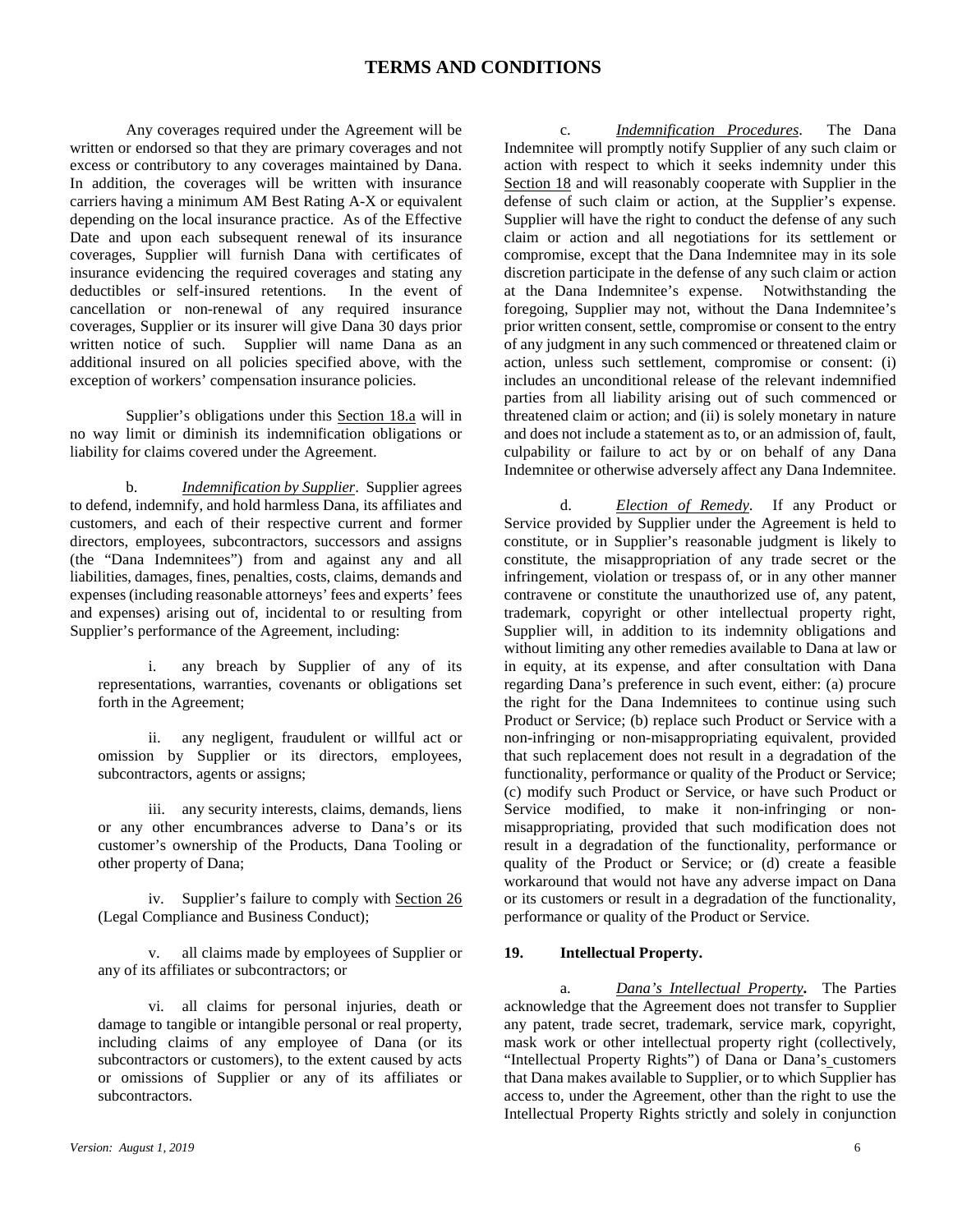with Supplier's manufacture, supply and/or repair of any Products for Dana.

b. *Supplier's Intellectual Property*. Supplier hereby grants to Dana and its affiliates a perpetual, paid-up, royalty-free, non-exclusive, worldwide, irrevocable license to all Supplier's Intellectual Property Rights subsisting or embodied in or used in connection with the Products and work product of Services, with a right to grant sublicenses to others, to make, have made, use, distribute, have distributed, combine with product, have combined with products, offer to sell, sell, repair, reconstruct or rebuild, and have repaired, reconstructed or rebuilt, products including the Products and products similar or identical to the Products.

c. *Software License*. If any Product requires Software utilization, then Supplier shall grant to Dana a perpetual, irrevocable, nonexclusive, worldwide, royalty-free, fully-paid, transferable and assignable license to use the Software and all related materials (the "Documentation"). An unlimited number of Dana's affiliates' employees, agents, contractors, consultants and third-party service providers are authorized to exercise the rights granted to Dana under this section. Supplier will provide Dana with contact information for Software support. Supplier represents and warrants that the Software will meet all Product warranties described herein and be free from programming errors. If the Software fails to conform to the foregoing warranty, Supplier shall promptly repair or replace the nonconforming Software. Supplier further represents, warrants and covenants that the Software is and will remain virus free and will not include any Trojan horses, trap doors, lockouts, interrupt mechanisms or similar disabling software or code that can damage, disable, corrupt, interfere with or delete any element of the Software or the Product. **"Software"** means any operating system software and any other software installed on, associated with, or delivered with the Product, including but not limited to, any updates, upgrades, patches, new versions, new releases, bug fixes, technological improvements and enhancements to such Software.

#### **20. Notices.**

Whenever one Party is required or permitted to give notice to the other Party under the Agreement, such notice will be in writing unless otherwise expressly provided herein and will be deemed given when delivered by hand, one day after being given to an express courier with a reliable system for tracking delivery, or five days after the day of mailing, when mailed by registered or certified mail, return receipt requested, postage prepaid, or when sent if delivered by electronic mail. Legal notifications, including notifications regarding termination and proposed amendments to the Agreement, will be sent to the address set forth in the Purchase Order or such other address as the Party has designated. Operational notices, including notifications regarding changes to the specifications for the Products, may be sent via email or other written means to the applicable representative of a Party.

#### **21. Confidentiality and Information Security.**

#### a. *Confidentiality*

i. Each Party agrees that all information provided to the other for the purpose of doing business with each other is confidential and proprietary information ("Confidential Information"). In the case of Dana, Confidential Information includes: (i) Dana's, its affiliates' and customers' specifications, designs, drawings, documents, correspondence, data and other materials related to the Products; (ii) all information concerning the operations, affairs and business of Dana, its affiliates and customers; (iii) Dana Tooling; (iv) the Intellectual Property Rights of Dana; and (v) the terms of the Agreement.

ii. Each Party agrees to hold the other Party's Confidential Information in confidence and restrict access to and disclosure of the Confidential Information of the other Party only to those directors, officers, advisors, employees, agents and contractors of the receiving Party (including, in the case of Dana, its affiliates and customers) who have a need to know the Confidential Information. Neither Party will disclose or transfer the other Party's Confidential Information directly or indirectly, to any other person, firm, corporation or entity without the prior written consent of the other Party.

iii. In the event of any unauthorized use or disclosure of any Confidential Information by the receiving Party, the receiving Party will give prompt notice of the disclosure to the disclosing Party, and will remedy any unauthorized use or disclosure of any Confidential Information.

iv. A Party's Confidential Information will not include information that (i) is or becomes generally available to the public within the industry to which such information relates other than from unauthorized disclosures in violation of the Agreement, (ii) is lawfully obtained by the receiving Party from a third party which had no obligation of confidentiality to the disclosing Party with respect thereto, (iii) is independently developed by the receiving Party without use of the disclosing Party's Confidential Information, or (iv) is approved by the disclosing Party for disclosure.

v. Supplier will deliver at no additional charge the Confidential Information of Dana and all copies thereof to Dana promptly upon the expiration or termination of this Supply Agreement or at any other time upon Dana's written request (or, at Dana's option, will certify, through its general counsel, that Dana's Confidential Information and all copies have been securely destroyed).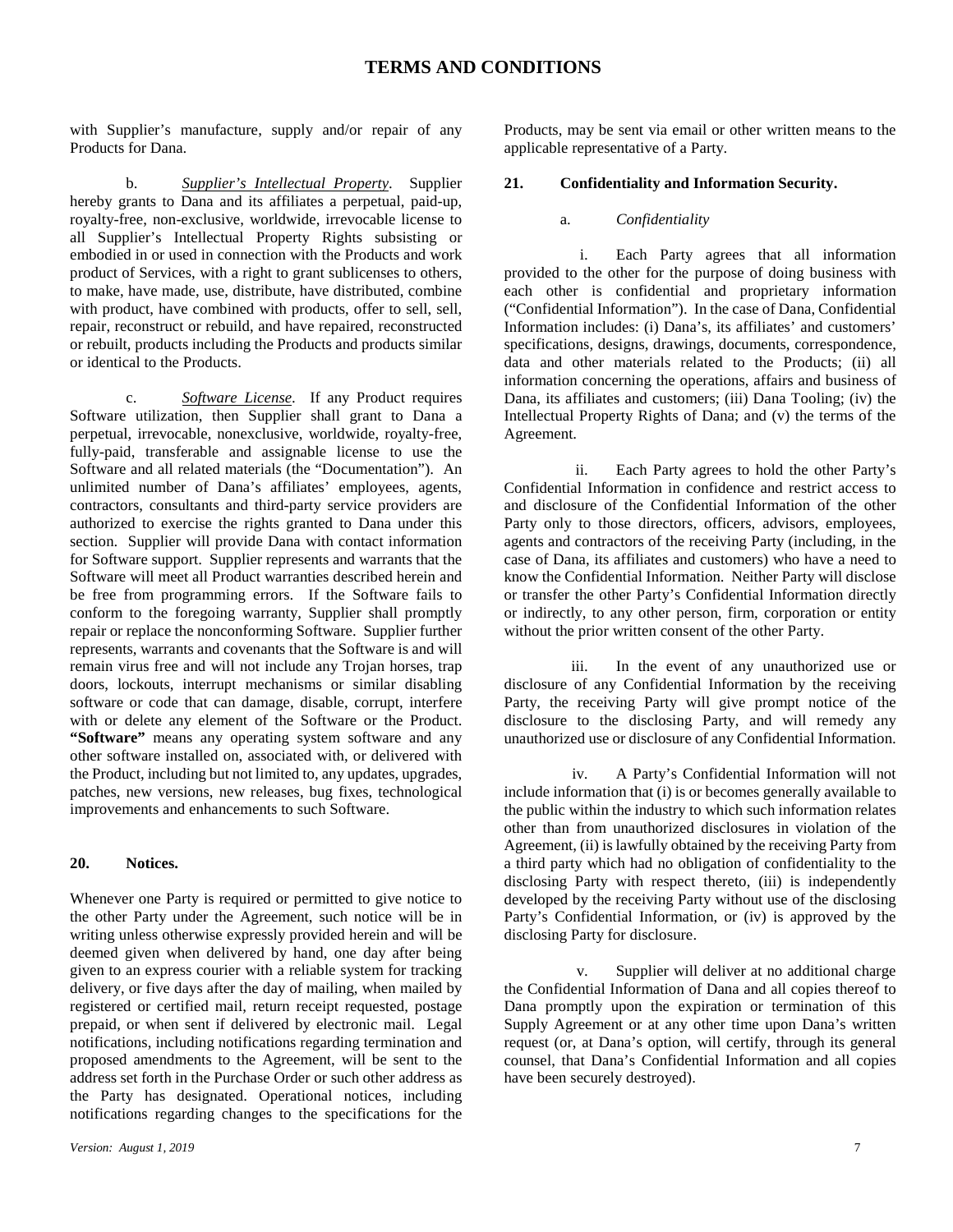vi. Supplier acknowledges and agrees that the actual or threatened breach of this Section would cause irreparable harm to Dana, for which money damages would not be a sufficient remedy or difficult to ascertain, entitling Dana to preliminary and permanent injunctive relief, without the necessity of posting any bond, in addition to any other equitable relief or remedies that may be available.

b. *Confidentiality*

i. "Dana Data" means (i) all data and information generated, provided or submitted by, or caused to be generated, provided or submitted by, Dana in connection with this Agreement; (ii) all data and information regarding Dana's business collected, generated or submitted by, or caused to be generated, provided or submitted by, Supplier, its employees, subcontractors or Affiliates; (iii) all such data and information processed or stored, or then provided to or for Dana, as part of this Agreement, including data contained in forms, reports and other similar documents provided by Supplier, its employees, subcontractors or Affiliates as part of this Agreement.

ii. *Safeguards*. Supplier will establish an information security program with respect to Dana Data which: (i) ensures the security and confidentiality of such Dana Data; (ii) protects against any anticipated threats or hazards to the security or integrity of such Dana Data and Supplier's systems that process or store Dana Data, and (iii) protects against any unauthorized use of or access to such Dana Data and such Supplier systems. All of the foregoing shall comply with applicable Law, shall be no less rigorous than those maintained by Supplier for its own data and information of a similar nature, and in no event shall such safeguards and procedures be less than what is standard in the industry for the applicable Services. At a minimum, and without limiting the generality of the foregoing, Supplier's safeguards for the protection of Dana Data shall include: (1) appropriately securing business facilities, data centers, paper files, servers, back-up systems and computing equipment, including, but not limited to, all mobile devices and other equipment with information storage capability; (2) implementing network, device application, database and platform security; (3) securing information transmission, storage and disposal; (4) implementing authentication and access controls within media, applications, operating systems and equipment; (5) encrypting any sensitive Dana Data (as identified by Dana) stored on any mobile media or transmitted over public or wireless networks; (6) physically or logically segregating Dana Data from information of Supplier or its other Third Parties so that it is not commingled with any other types of information; (7) implementing appropriate personnel security and integrity procedures and practices, including, but not limited to, conducting background checks consistent with applicable law; and (8) providing appropriate information security training to Supplier's personnel.

iii. *IT Security Assessment*. Upon request by Dana, Supplier will perform an information technology security assessment ("IT Security Assessment"), which must, at a minimum, include a review of Supplier's information security program described above, including: (i) external computer networks, (ii) internal computer networks (including wireless networks), (iii) information security architecture, (iv) physical security, and (v) Internet accessible applications. Supplier shall submit to Dana within 30 days following the completion of each IT Security Assessment: (1) a summary of the findings, and (2) a plan to cure promptly (and, in any case, within 30 days) any deficiencies identified in such IT Security Assessment, which Supplier shall implement in accordance with its terms.

iv. *IT Questionnaires*. Upon request, Supplier shall respond to information technology security questionnaires provided by Dana. Supplier's represents and warrants that its responses to such questionnaires shall be complete and correct.

v. *Information Security Breaches.* Supplier will notify Dana of any actual or reasonably suspected (a) unauthorized, accidental or unlawful access to, or acquisition, use, loss, disclosure, modification, corruption or processing of, of any Dana Data, or (b) interference with a process, a function or data on a Dana's, its affiliate's or third party's information system that adversely impacts Dana's business (a "Security Breach") promptly and, in any event, not later than 24 hours after it becomes aware of such circumstances. Supplier's notice will detail the effect on Dana, if known, of the Security Breach, the nature of the Security Breach, and the corrective actions taken or to be taken by Supplier. Supplier shall promptly take all necessary and advisable corrective actions, and shall cooperate fully with Dana in all reasonable and lawful efforts to prevent, mitigate or rectify such Security Breach.

**22. Quality.** Supplier will promote continuous quality improvement in the manufacture, production and distribution of the Products. Supplier will comply with the quality assurance processes, inspections and standards specified by Dana for suppliers providing goods or services similar in nature to the Products. These standards include the "ISO/TS 16949 Quality System Requirements" and any other quality standards and procedures set forth in the Supplier Quality Manual. All cost reductions achieved as a result of such efforts will serve to reduce the total Price for the Products. Supplier will further comply with all mandatory quality standards, product certification and other quality related requirements under applicable Law.

### **23. Service Requirements**

a. *Current-Model Service Requirements*. If requested by Dana, Supplier will supply the Products to Dana for Dana's new-model and current-model service requirements at the then-current Prices under the Agreement. Supplier will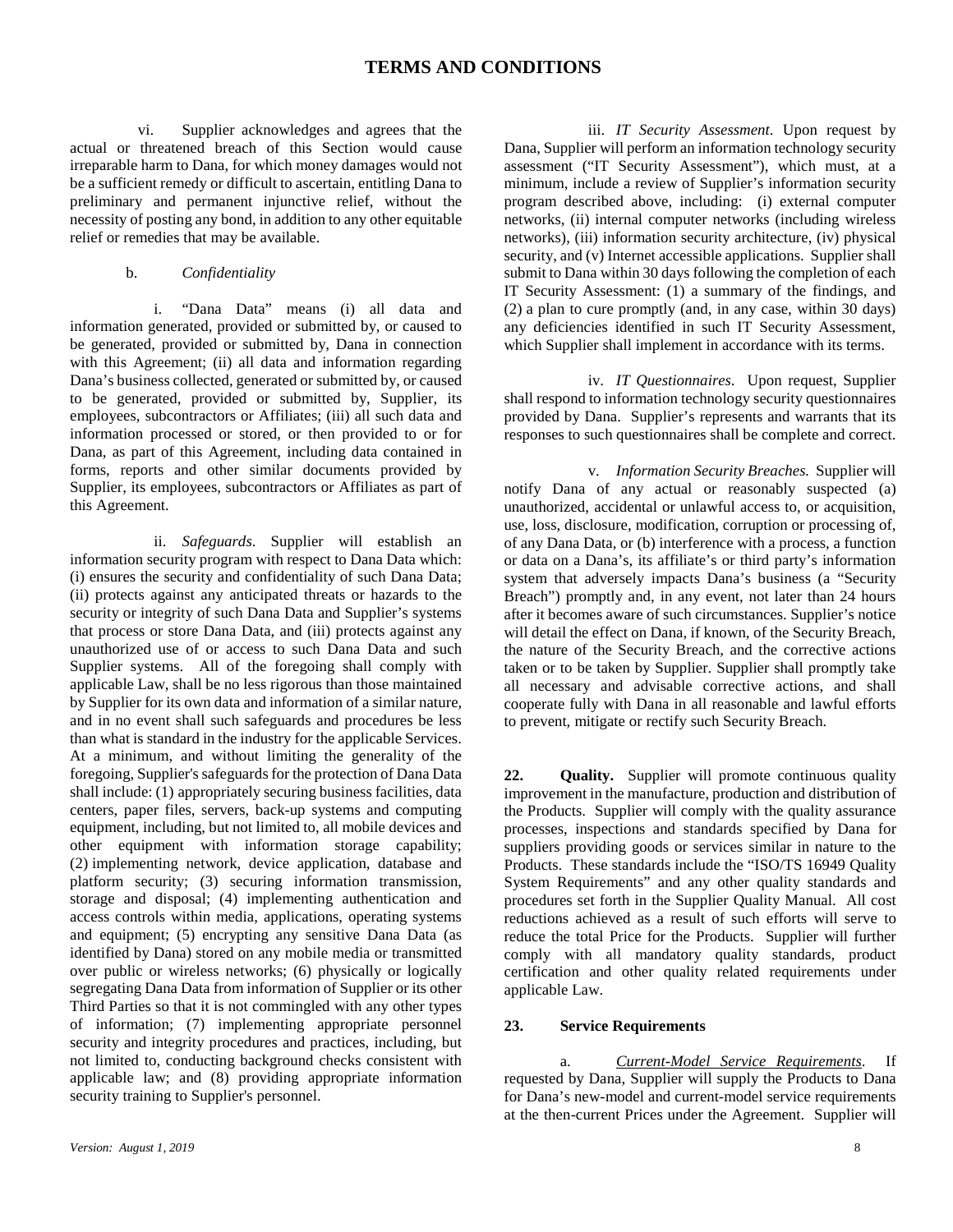supply the Products at such times and in such quantities as are necessary to allow Dana to fulfill its new-model and currentmodel service requirements.

b. *Past-Model Service Requirements*. If requested by Dana, Supplier will supply the Products to Dana for Dana's past-model service requirements for a period of 15 years after the end of production of the Products, or for the period required by Dana's customers, whichever is longer (the "Past-Model Period"), but limited to a maximum period of 20 years. Supplier will supply the Products at such times and in such quantities as are necessary to allow Dana to fulfill its pastmodel service requirements. For a period of three years following original production of the Products, the Prices for Past-Model Service Products will be those in place at the end of production of the Products for Dana's current-model service requirements. Thereafter, the Parties will negotiate, in good faith, the prices, quantities, and delivery terms for the supply of Products, including for the period beyond the Past-Model Period, based on the availability and cost of needed materials, supplies, and skilled workers, and the additional costs for equipment setup, packaging, shipping and handling.

### **24. Tooling.**

a. *Ownership.* As between Dana and Supplier, all tooling, dies, jigs, fixtures, drawings, molds, patterns, templates, gauges, supplies, materials and the like ("Tooling") that Dana provides to Supplier or pays Supplier (either directly or through amortization of costs in the Product Price) to make or buy for use in performing the Agreement ("Dana Tooling") are the sole personal property of Dana. Supplier will hold the Dana Tooling on a bailment basis and will be responsible for loss or damage to the Dana Tooling while in its possession, custody or control. Supplier will not remove Dana Tooling (other than shipping containers and the like) from the Manufacturing Facilities without Dana's prior written approval. All replacement parts, additions, improvements, and accessories to the Dana Tooling will become part of the Dana Tooling unless they can be removed without damaging the Dana Tooling. Supplier will provide Dana with a list and condition of all Dana Tooling in its possession upon request.

b. *Payment*. With respect to any Dana Tooling that is not provided to Supplier by Dana, Dana will not be obligated to pay for such Dana Tooling until Supplier has provided Dana with an itemized list and adequate cost records for the same and Dana has accepted the Dana Tooling through an approved "Parts Submission Warrant" or other Dana process. If Supplier fails to provide adequate cost records, Dana will not be obligated to pay more than the fair market value for the Dana Tooling, regardless of the charges levied with respect to or on it.

c. *Supplier's Obligations Related to Dana Tooling*. Supplier will label the Dana Tooling in accordance with Dana's instructions, and as further specified in the Supplier Quality Manual, to permit accurate identification and will segregate it from the Supplier Tooling. At Supplier's cost and expense, Supplier will repair and maintain the Dana Tooling, and keep it in good working condition. If a Party determines that replacement of any Dana Tooling is necessary for any reason, including normal wear and tear, then the Parties will confer regarding the timing, process and payment for such replacement. Supplier will only replace Dana Tooling upon the prior written approval of Dana. Supplier will use the Dana Tooling exclusively to produce, store and transport the Products for Dana and for no other purpose. Upon expiration or termination of the Agreement, in whole or in part, Supplier will hold the applicable Dana Tooling and any operation sheets, process data, or other information necessary to show its use, at no charge, pending receipt of Dana's instructions regarding its disposition.

d. *Release of Dana Tooling*. Supplier will immediately release to Dana upon request and Dana may retake immediate possession of, the Dana Tooling and other property of Dana or its customers at any time, with or without cause and without payment of any kind. Supplier will release the requested Dana Tooling and other property to Dana, and Supplier will properly pack, mark and deliver such Dana Tooling and other property to Dana in accordance with the requirements of Dana or Dana's carrier, as applicable. If Supplier does not release or deliver the Dana Tooling or other property of Dana or its customers in accordance with this Section, Dana may at Supplier's cost (1) obtain an immediate court order for possession without notice and without posting a bond, and (2) enter Supplier's premises, with or without legal process, and take immediate possession of the Dana Tooling and the other property. To the extent permitted by Law, Supplier waives any right to object to Dana's repossession of the Dana Tooling and other property of Dana in a bankruptcy, restructuring or other proceeding.

e. *Supplier's Tooling*. Supplier will own all Tooling that is not Dana's Tooling ("Supplier's Tooling"). Supplier will at its expense furnish, maintain in good condition, and replace when necessary Supplier's Tooling needed to perform its obligations under the Agreement. Dana may purchase Supplier's Tooling used exclusively to produce the Products and not needed by Supplier to produce the Products or products for other customers, for a purchase price equal to the greater of the fair market value for such Supplier Tooling or Supplier's unamortized acquisition cost.

f. *Security Interest.* Supplier hereby grants Dana and Dana's customers, as applicable, a security interest in the Dana Tooling and all accessories and attachments thereto, substitutes and replacements therefore and proceeds therefrom, and authorizes Dana or Dana's customers, as applicable, and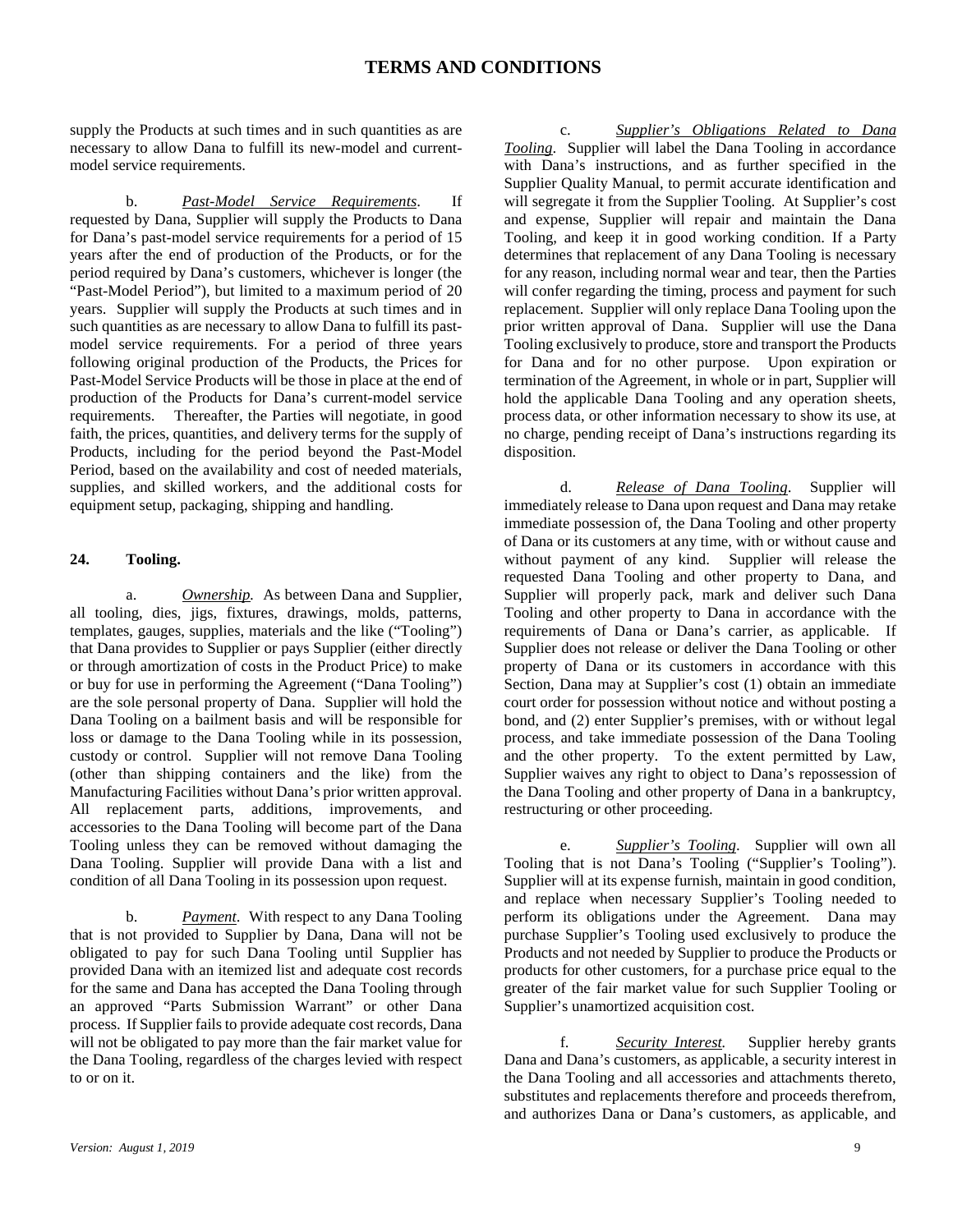their agents, on Dana's behalf and as its attorneys-in-fact, to prepare, sign and file such financing statements and amendments thereto and similar documents, or equivalent documents in accordance with the Laws of the jurisdiction in which the Dana Tooling is located, as they deem necessary to evidence or protect their security interests. Supplier expressly waives the benefit of any Law which would otherwise entitle it to assert a lien over the Dana Tooling, and, except with respect to the security interests created in favor of Dana and its customers pursuant to this Section, Supplier will keep the Dana Tooling free of all security interests, claims, demands, liens or any other encumbrances.

**25. Scrap.** All scrap recovered from raw material that is provided by Dana or on Dana's behalf or that is generated during the manufacture of the Products ("Scrap") is the sole personal property of Dana. Accordingly, Dana may, at its discretion, advise Supplier at any time that it desires to take possession of the Scrap or have it processed by Supplier or a third party. Upon Dana's direction, Supplier will cause the relevant Scrap to be handled per Dana's instructions. At no time during the manufacture of the Products will Supplier commingle Scrap with scrap generated from production activities performed by Supplier on behalf of its other customers.

### **26. Legal Compliance and Business Conduct.**

a. Supplier represents, warrants and covenants that it will perform its obligations under the Agreement in compliance with, and will show evidence of compliance with, all applicable laws (including those arising under common law), statutes, codes, rules, regulations, reporting or licensing requirements, ordinances and other pronouncement having the effect of law of the local country, any other country or any state, county, city, province or other political subdivision, including those promulgated, interpreted or enforced by any governmental or regulatory authority (collectively, "Laws"). Supplier will provide Dana with any information reasonably required in order for Dana, its affiliates and their respective customers to comply with all Laws. Supplier also represents, warrants and covenants that it has reviewed and will abide by Dana's Supplier's Business Conduct Guide, available at [www.dana.com](http://www.dana.com/) under the "Suppliers" link or other locations Dana may designate (the "Supplier's Business Conduct Guide"). The Supplier's Business Conduct Guide is incorporated in these Terms and Conditions by this reference.

b. *Export and Foreign Trade Control Laws*.

Supplier agrees that it and its subcontractors will comply with all applicable export control and sanctions laws and regulations.

c. *Environmental Reports*. Prior to the shipment of any Products, Supplier will provide Dana with (i) any and all material safety data sheets that are related, directly

or indirectly, to the Products (or products used in subassemblies or in the manufacture or production of the Products), and (ii) such other documentation as Dana may request from time to time that is prepared pursuant to any applicable Law and any and all Dana requirements relating to environmental or similar matters. Supplier will promptly notify Dana of any changes to such documentation.

d. *Fines*. Any fines, penalties or legal costs incurred by Supplier or its agents or employees for noncompliance with this Section 26 will not be reimbursed by Dana, but will be the sole responsibility of Supplier or its agents or employees.

### **27. Excusable Delays, Labor Disputes and Contingency Plans.**

a. *Definition and Liability.* Neither Party will be liable to the other Party for any delay in delivery or failure to perform caused by natural disasters, wars, acts of God, actions by governmental authorities, embargoes, acts of terrorism, court injunction or order, without its fault or negligence (an "Excusable Delay"). For the avoidance of doubt, an Excusable Delay does not include (i) acts or omissions of Supplier's subcontractors or suppliers (including price increases or the inability of Supplier to obtain necessary manufacturing inputs from its normal or customary sources), (ii) labor disputes of Supplier, its subcontractors or its suppliers, including lockouts, strikes or slowdowns, or (iii) failure to comply with applicable Law. If a Supplier Excusable Delay occurs, the Supplier will promptly notify Dana of the nature and anticipated duration of the delay or failure. Dana will be entitled to terminate the Purchase Order if the Excusable Delay event persists or, in Dana's reasonable opinion, is likely to persist long enough to jeopardize Dana or any of Dana's production. If Dana determines in good faith that an Excusable Delay prevents, hinders or delays Supplier's ability to perform under the Agreement for more than twenty-four (24) consecutive hours or more than thirty-six (36) hours in a thirty (30) day period, then Dana may procure replacement products and services from an alternate source, and Supplier will be liable for the difference in payment for such replacement products and services and the ordered Products or Services for so long as the delay in performance continues.

b. *Labor Disputes*. Supplier will notify Dana of any actual or potential labor dispute delaying or threatening to delay timely performance of the Purchase Order. In such event, and at Dana's request, Supplier will establish a sufficient supply of Products, as determined by Dana in its sole discretion, to assure Dana's on-going production.

c. *Contingency Plans*. Unless Supplier has already submitted a contingency plan to Dana that complies with the Agreement, no later than 30 days after the Effective Date, Supplier will prepare and submit for Dana's review and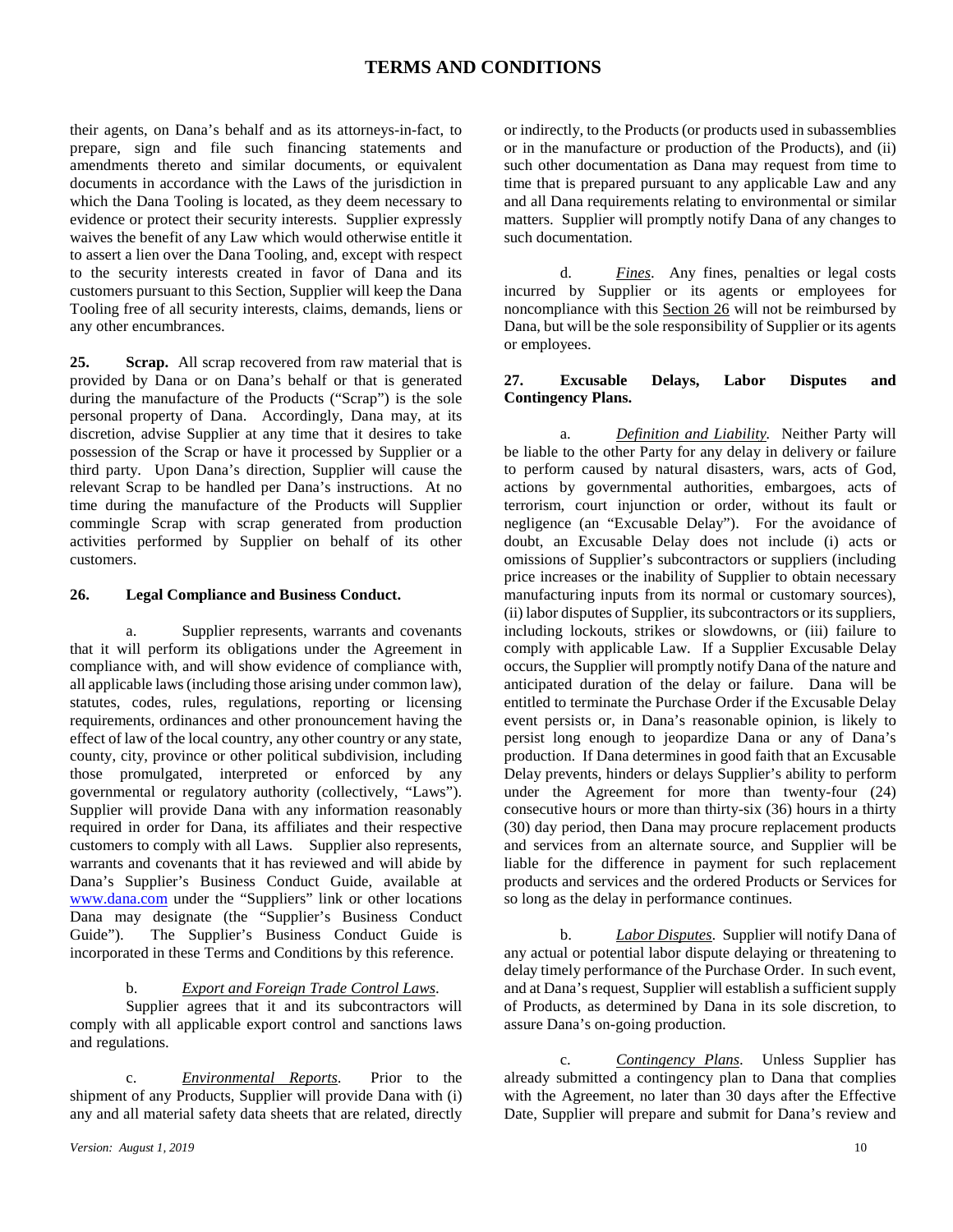approval contingency plans to address any raw material shortage or supply interruption due to Excusable Delays. In addition, although not considered an Excusable Delay, Supplier will prepare and submit for Dana's review and approval contingency plans to address (i) the occurrence of strikes or other labor disturbances at the Manufacturing Facilities, (ii) any disruption in production at any of the Manufacturing Facilities or with Supplier's manufacturing equipment which will impair Supplier's ability to perform, and (iii) emergencies such as utility interruptions, labor shortages, key equipment failures and field returns. Supplier will test such contingency plans at least once every Contract Year to demonstrate to Dana's reasonable satisfaction that such plans operate as anticipated in practice. The Parties will meet from time to time and discuss any updates to such plans as may be necessary. If Supplier fails to prepare and maintain acceptable contingency plans or, if upon the occurrence of an Excusable Delay, Supplier fails to implement the applicable contingency plan, such Excusable Delay will not be excused under Section 27.a.

#### **28. Inspections and Financial Disclosure.**

a. Upon at least 48 hours prior notice (unless circumstances reasonably preclude such notice), Supplier will allow Dana and its internal and external auditors, inspectors, regulators and other representatives that Dana may designate from time to time ("Dana Inspectors") to perform audits and inspections of Supplier and its subcontractors and their respective facilities ("Inspections") and books and records, to: (i) verify the accuracy and completeness of Supplier's invoices and Prices, (ii) examine, test and assess the Products and all tools, machinery, materials, processes and the like used in the manufacture of the Products, (iii) verify Supplier's competitiveness in accordance with Section 4 (Competitiveness); (iv) verify any adjustment claim made by Supplier in accordance with Section 7.b (Changes), (v) examine and inspect all pertinent records, documents and materials in the possession or under the control of Supplier relating to any of Supplier's obligations under the Agreement, and (vi) verify Supplier's compliance with, and on-going ability to perform, the Agreement. Any Inspection conducted pursuant to this Section will be at Dana's sole cost and expense, except that if a financial Inspection reveals that Supplier overcharged Dana by five percent or more, Supplier will reimburse Dana in full for its costs and expenses related to such Inspection within 30 days of Dana's request. No Inspections or tests by the Dana Inspectors will relieve, reduce or alter Supplier's obligation to inspect and test the Products prior to delivery or any other obligation in the Agreement.

b. Without limiting Supplier's obligations under Section 28.a above, Supplier will, within thirty days following completion of Supplier's fiscal year, or at other times upon request, provide Dana copies of the most current audited Financial Reports (a) for the Supplier; and, (b) for any related company of the Supplier involved in producing, supplying, or

financing the Products. Financial Reports include income statements, balance sheets, cash flow statements and supporting data. Dana may use Financial Reports provided under this Section 28.b only to assess the Supplier's ongoing ability to perform its obligations under the Agreement and for no other purpose, unless the Supplier agrees otherwise in writing. Dana's confidentiality obligations under Section 21 expressly apply to Dana's receipt of Supplier Financial Reports.

c. If, based on the Financial Reports, Inspections, or Dana's risk matrix score of the Supplier, Dana reasonably concludes that Supplier is unable to adequately perform its obligations under the Agreement, then Dana may, at its discretion and with Supplier's cooperation, re-source some or all of its purchase of Products from Supplier to another source.

**29. Document Retention.** Supplier will maintain all records, books, documents and data relating to the Agreement in accordance with generally accepted accounting principles consistently applied, and will keep such information for (i) a period of seven years after termination or expiration of this Agreement, or (ii) the maximum period required by Law, whichever is greater. All such records, books, documents and data will be maintained in such form (for example, in paper or electronic form) as Supplier may reasonably determine.

#### **30. Status of Parties.**

a. Supplier is an independent contractor and not an employee, agent, partner of, or a joint venture with, Dana and nothing in the Agreement makes either Party the agent or legal representative of the other Party for any purpose. Neither Party has authority to assume or to create any obligation on behalf of the other Party.

b. Supplier will furnish all personnel, materials and equipment necessary to perform its obligations under the Agreement. All personnel performing services under the Agreement will be Supplier's employees and under Supplier's exclusive direction and control at all times, and Supplier will be solely responsible for their compensation and benefits, social security and income tax withholding, unemployment and workers' compensation, and similar matters. Supplier will assure that its employees and permitted subcontractors observe Dana's security and safety rules at all times when they are on or about Dana's premises.

**31. Assignment and Subcontracting.** Supplier will not subcontract, transfer or assign, in whole or in part, the Agreement or any of its obligations or rights thereunder without Dana's prior written consent and any attempted assignment without such consent will be void and unenforceable. For purposes of the Agreement, the affiliates of Supplier are considered subcontractors. In the event that Dana permits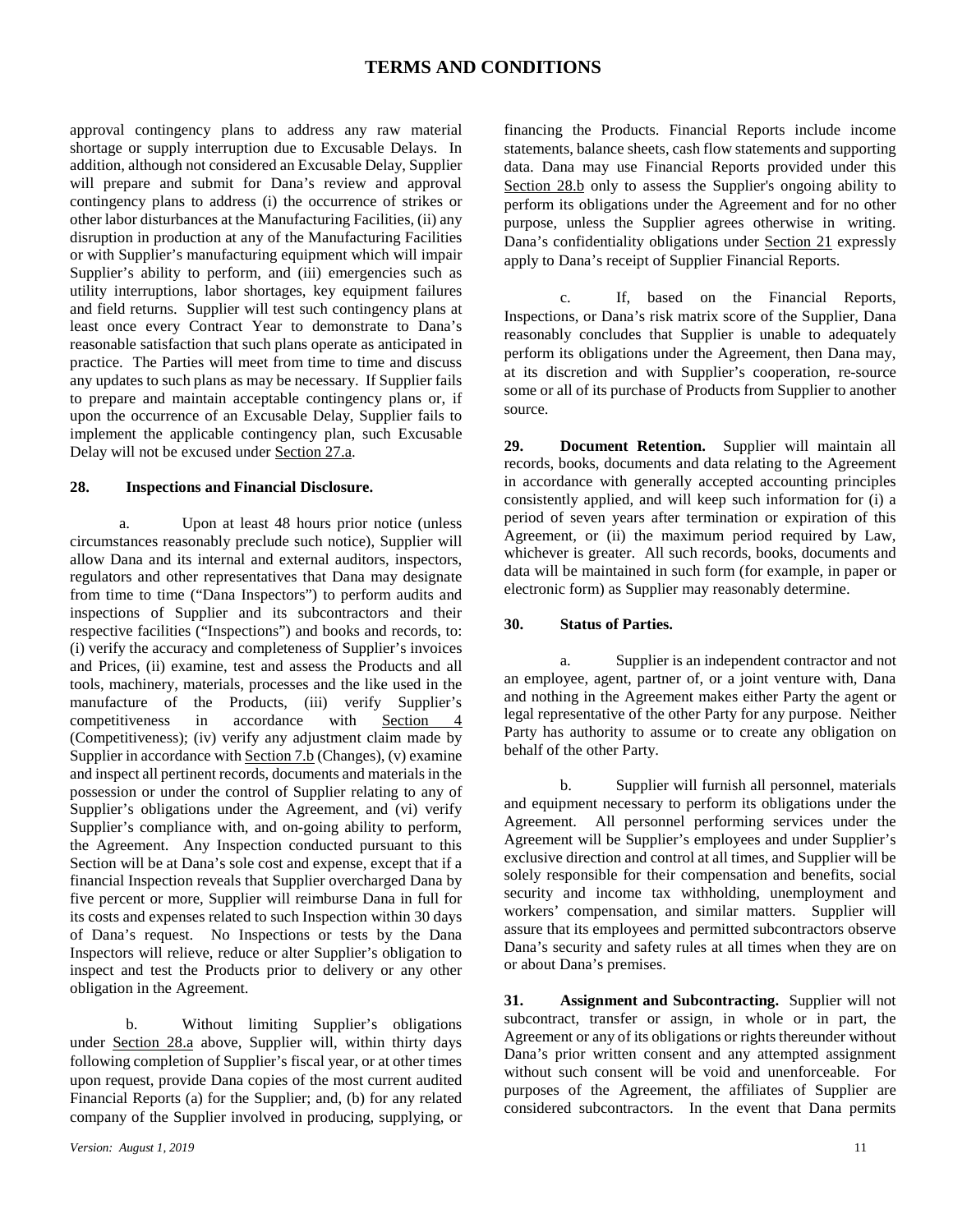Supplier to subcontract any of its obligations under the Agreement, Supplier may not change subcontractors without Dana's advance written approval and such change must be made in accordance with any applicable Dana requirements and/or the Supplier Quality Manual. Supplier will remain primarily liable and obligated to Dana for the timely and proper performance of all of its obligations under the Agreement, even if such obligations are delegated to a Dana-approved subcontractor, and for the proper and timely performance and actions of any person or entity to which it delegates or subcontracts any such obligation. Dana may assign the Agreement, in whole or in part, or any of its rights and obligations under the Agreement without the consent of Supplier.

**32. Forced and Child Labor.** Supplier will comply with the following requirements: (a) the weekly and daily working schedules of Supplier's employees will comply with all applicable Laws, (b) Supplier will not compel any person to work involuntarily or under any threats or duress, and (c) all labor in Supplier's facilities used to furnish the Products must comply with the minimum age of employment requirements prescribed by the International Labor Organization conventions or applicable Law, whichever is higher.

#### **33. Termination.**

a. *For Cause.* Either Party may terminate the Agreement, in whole or in part, without liability to the other Party if the other Party repudiates or breaches any of the terms of the Agreement, including any of the representations, covenants or warranties as set forth herein, or fails to make progress so as to ensure timely and proper performance. In such case, the non-breaching Party will first give written notice of the condition to the other Party specifying the failure or breach, and the other Party will have 15 days (or such shorter period of time if commercially reasonable under the circumstances) after receipt of written notice to correct or remedy the breach. If the condition is not corrected or remedied within such period, then the non-breaching Party may immediately terminate without further notice.

b. *For Insolvency*. Dana may immediately terminate the Agreement, in whole or in part, without liability to Supplier in any of the following or any other comparable events: (i) insolvency of Supplier; (ii) filing of a voluntary petition in bankruptcy by Supplier; (iii) filing of any involuntary petition in bankruptcy against Supplier; (iv) appointment of a receiver or trustee for Supplier; or (v) execution of an assignment for the benefit of creditors by Supplier, provided that such petition appointment or assignment is not vacated or nullified within 15 days of such event.

c. *For Convenience.* Dana may, at its option, terminate the Agreement, in whole or in part, for convenience on 30 days written notice to Supplier. Upon such termination, Dana's sole liability and Supplier's sole and exclusive remedy will be for Dana to pay to Supplier the following amounts without duplication: (i) the Prices for all Products and/or Services that have been completed and delivered in accordance with the Agreement and not previously paid for, and (ii) the actual costs of work-in-process and raw materials incurred by Supplier in furnishing the Products to the extent such costs are reasonable in amount and properly allocable and apportionable under generally accepted accounting principles to the terminated portion of the Agreement. Unless otherwise agreed in writing, Dana will make no payment for finished Products, work-in-process or raw materials (fabricated or procured) that are in excess of the Purchase Order, for any Products that are standard stock items and readily marketable, for any Products, work-in-process or raw materials that can be used for other customers, for claims by Supplier's subcontractors, lost profits, unabsorbed overhead, interest on claims, product development or engineering costs, unamortized depreciation costs or general and administrative costs. Within 30 days after the effective date of the termination, Supplier will submit a comprehensive termination claim with sufficient supporting data to enable Dana to evaluate the claim.

d. *For Change of Control*. Dana may terminate the Agreement, in whole or in part, without liability to Supplier upon 30 days written notice to Supplier if a direct or indirect change of control of Supplier occurs, or if Supplier acquires or merges with a competitor of Dana. A change of control includes: (i) the sale, lease or exchange of a substantial portion of the Supplier's assets used for the production of the Products; (ii) the sale or exchange of a controlling interest, or 50% or more, in the equity of Supplier or any direct or indirect parent entity of Supplier; or (iii) the execution of a voting or other agreement of control with respect to Supplier or any direct or indirect parent entity of Supplier. Supplier will provide Dana with written notice of a change of control within 10 days after the change of control has become effective.

**34. Termination Assistance.** In the event of expiration or a termination of the Agreement, in whole or in part, for any reason, Supplier will, at no additional cost:

a. upon Dana's request, continue to supply the Products for such time as is necessary, as determined by Dana it is sole discretion, for Dana to transition its purchase of the Products to an alternate supplier;

b. upon Dana's request, assist Dana in locating an alternative source for the Products and Services and in moving production to the alternate source selected by Dana;

c. take all actions necessary to protect any of Dana's property in the possession of Supplier, its subcontractors or suppliers;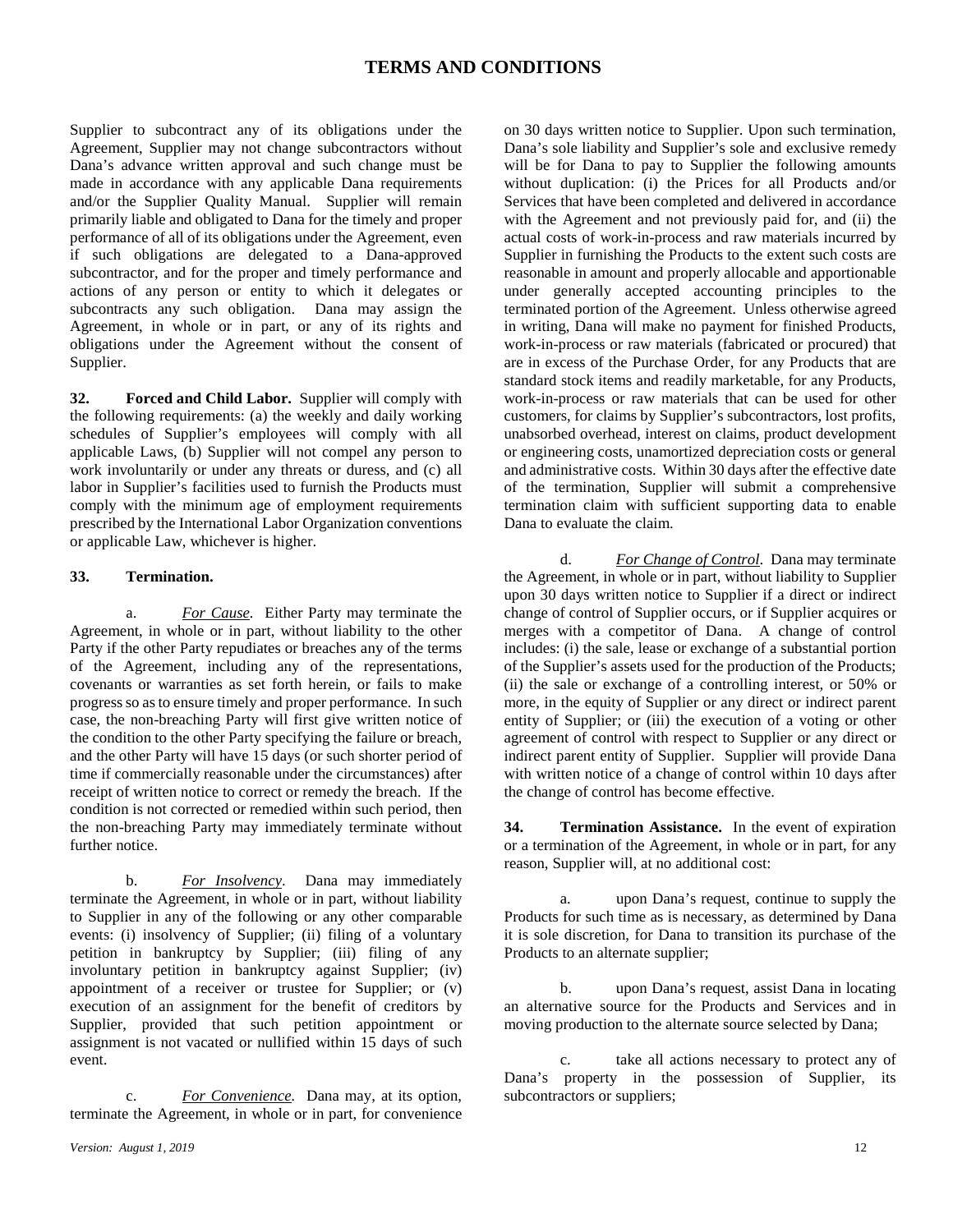d. transfer title and possession of the Products, Supplier Tooling, work-in-process and raw materials that Dana has agreed to acquire from Supplier and return to Dana the Dana Tooling and other property of Dana; and

e. provide any other termination assistance reasonably requested by Dana.

**35. Advertising.** During and after the Term, Supplier will not advertise or otherwise disclose its relationship with Dana or Dana's customers without Dana's prior written consent, except as may be required to perform the Agreement or as required by Law.

**36. Electronic Communication.** Supplier will comply with any method of electronic communication specified by Dana, including requirements for electronic funds transfer, purchase order transmission, production Releases, electronic signature and communications.

**37. Complete Agreement, Priority, Amendments.** The Agreement constitutes the entire agreement with respect to the subject matter of the Purchase Order, and supersedes all prior oral or written representations or agreements by the Parties, except as expressly identified in the Agreement. All terms and conditions contained in Supplier's quotations, sales forms, invoices, order acknowledgements, purchase orders or any other acceptance forms, and any Supplier documents posted on Internet web sites, that conflict with the Terms and Conditions of the Agreement will not be effective or binding on either Party. This Agreement will exclusively control the Parties' relationship with respect to the subject matter hereof. In the event of any inconsistency or conflict between these Terms and Conditions, the Purchase Order or other documents incorporated by reference that cannot be reconciled, the order of priority will be as follows: these Terms and Conditions, followed by the Purchase Order and then followed by documents incorporated by reference. No amendments, subsequent terms, conditions, understandings or agreements purporting to modify the terms of the Agreement will be binding unless in writing and signed by the authorized representatives of both Parties.

**38. Waiver and Severability.** The failure of either Party at any time to exercise any of its rights under the Agreement will not be deemed to be a waiver of those rights or any other rights under the Agreement. If any portion of the Agreement is or becomes invalid under any applicable Law, such portion will be deemed stricken and the rest of the Agreement will remain in full force and effect.

**39. Dispute Resolution.** Prior to pursuing any legal remedy against the other, an aggrieved Party will notify the other in writing of the dispute and will promptly pursue negotiations in good faith through dialogue between authorized representatives. In the event that any dispute cannot be resolved through negotiation, then either Party may pursue litigation in accordance with Section 40 (Governing Law, Venue and Remedies). Notwithstanding the foregoing, nothing in the Agreement shall limit the right of either Party to apply to a court or other tribunal having jurisdiction to: (i) seek provisional, temporary or preliminary injunctive relief in response to an actual or threatened breach of the Agreement, or otherwise so as to avoid irreparable damage or maintain the status quo, until the dispute is resolved; or (ii) take any other action to resolve a dispute, if the action is specifically agreed to in writing by the Parties.

#### **40. Governing Law, Venue and Remedies.**

a. *Governing Law*. The Agreement will be governed and enforced in accordance with the laws of Germany. The United Nations Convention on Contracts for the International Sale of Goods will not apply to the Agreement.

b. *Venue*. The courts of Ulm, Germany, shall have exclusive jurisdiction under the Agreement.

c. *Remedies*. The Parties' remedies in the Agreement are cumulative and are in addition to any other remedies available to them at law or in equity.

**41. Interpretation and Construction.** Interpretation of the Agreement will be governed by the following rules of construction: (a) words in the singular will be held to include the plural and vice versa and words of one gender will be held to include the other gender as the context requires, (b) the word "including" and words of similar import will mean "including, without limitation," (c) provisions will apply, when appropriate, to successive events and transactions, and (d) the headings contained in the Agreement are for reference purposes only and will not affect in any way the meaning or interpretation of the Agreement. The Parties agree that the usual rules of contract construction construing ambiguities against the drafter will not apply as the Parties are of equal sophistication and bargaining power. Thus, all terms will be given their plain meaning.

**42. Survival.** Any provision of the Agreement which, by its nature, would survive termination or expiration of the Agreement will survive any such termination or expiration of the Agreement, including Section 15 (Product Warranty, Non-Conforming Products and Recall), Section 18 (Insurance and Indemnification), Section 21 (Confidentiality and Information Security), Section 23 (Service Requirements), Section 34 (Termination Assistance), Section 40 (Governing Law, Venue and Remedies), and Section 42 (Survival).

**43. Binding Effect.** The Agreement will be binding on the Parties and their respective successors and any duly authorized assigns. Supplier warrants to Dana and Dana warrants to Supplier that it is under no contractual or other legal